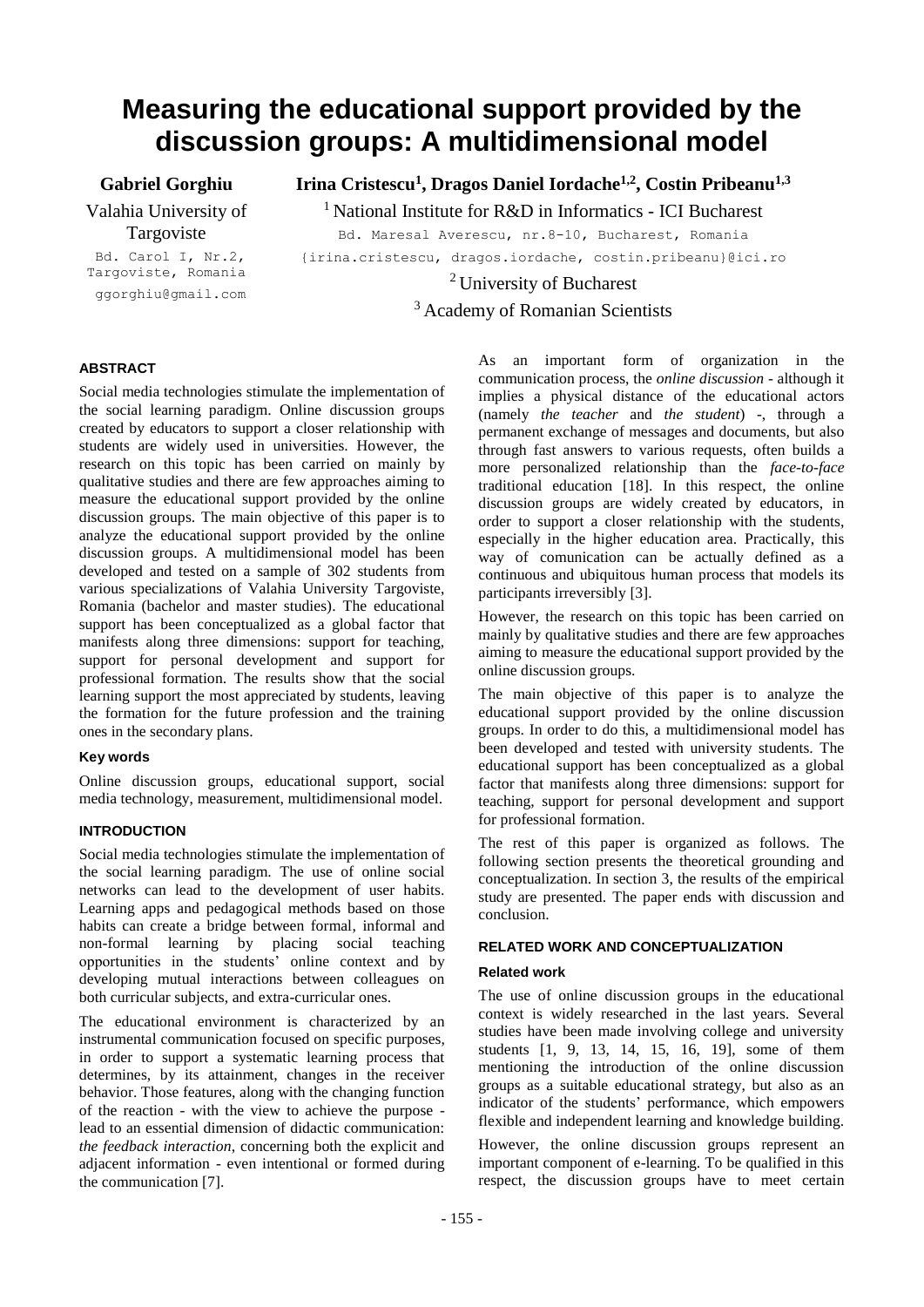conditions [18]: (a) to aim at the main elements related to the optimization of the teaching process, such as: facilitation of teacher-student, student-student or studentcurriculum interactions; (b) to represent a mean of transmission and didactic transposition of the educational content; (c) to facilitate a fast teacher-student and studentteacher feedback; (d) to represent a relevant resource for the teaching activity; (e) to encourage students to explore topics pertaining to disciplinary, interdisciplinary and transdisciplinary interest, through their own involvement and collaboration with the other members of the virtual community.

Cristescu & Iordache [6] analyzed the main educational advantages and disadvantages related to the use of online discussion groups by university students. The main advantages mentioned by students were: more effective and fast communication between teacher and students, finding out new information, stimulating the cooperation, interaction and development among students. In addition, the study of Iordache et al. [11] explored the potential of online social networks as facilitators of the educational activities in two universities from Romania. The results illustrate that the university students' preferred facilitators are represented by the web page of the group of students, but also the discussion groups set up in Facebook. In fact, the Facebook groups are primarily considered sources of information, with a huge potential to develop interactive, engaging projects and assignments for students, targeting to build important learning communities [17].

## **Conceptualization**

The educational support (EDS) represents a multidimensional construct with three dimensions (first order constructs): teaching support (TS), social learning support (SLS), and professional formation support (FS).



*Figure 1. The research model*

The *Teaching Support Dimension* (*TS*) refers to the opportunities that online social networks offer to support the teaching process, such as receiving working tasks or homework by students, sending projects to the teacher, and self-evaluation of results. T

he *Social Learning Support Dimension* (*SLS*) refers to the opportunities that discussion groups offer to stimulate critical thinking, interaction within the classroom, learning initiative, collaborative learning, and metacognitive skills development.

The *Formation Support Dimension* (*FS*) refers to the possibilities offered by the discussion groups for broadening the knowledge horizon, for student's training, but also for their formation as future teacher. The nominated constructs (TS, SLS and FS) are mentioned and discussed also in the scientific literature [2, 5, 6, 12]

The operationalization of the above mentioned constructs is presented in Table 1.

| Table 1. Variables |                                                                                        |  |  |  |  |  |  |  |
|--------------------|----------------------------------------------------------------------------------------|--|--|--|--|--|--|--|
| Item               | Description                                                                            |  |  |  |  |  |  |  |
| TS1                | The discussion group facilitates sending<br>the<br>projects to the teacher             |  |  |  |  |  |  |  |
| TS <sub>2</sub>    | The discussion group facilitates the self-evaluation                                   |  |  |  |  |  |  |  |
| SLS1               | The discussion group stimulates the development<br>of critical thinking                |  |  |  |  |  |  |  |
| SLS <sub>2</sub>   | The discussion group stimulates the initiative in<br>learning                          |  |  |  |  |  |  |  |
| SLS3               | The discussion group stimulates the collaborative<br>learning                          |  |  |  |  |  |  |  |
| SLS4               | The discussion group stimulates the development<br>of metacognitive abilities          |  |  |  |  |  |  |  |
| FS <sub>1</sub>    | The discussion group facilitates the broadening of<br>the knowledge horizon            |  |  |  |  |  |  |  |
| FS <sub>2</sub>    | The discussion group facilitates the formation as<br>student                           |  |  |  |  |  |  |  |
| FS3                | The discussion group facilitates the formation as<br>future teacher (instructor/tutor) |  |  |  |  |  |  |  |

## **EMPIRICAL STUDY**

#### **Method**

The normality of variables was checked by using SPSS for Windows. The model has been tested with AMOS 7.0 for Windows [4], using the *maximum likelihood estimation method*. The model testing results are analyzed based on the *GOF* (*goodness-of-fit*) indices recommended by Hair et al. (2006).

Convergent validity has been assessed by examining the loadings and their statistical significance through *t*-values, the composite reliability, and the average variance extracted. The scale reliability has been analyzed checking the magnitude of Cronbach's alpha.

Factor loadings of all standardized items should be greater than 0.50, ideally exceed 0.7. Item reliability indicating the amount of variance should be greater than 0.50. Composite reliability (CR) measuring the internal consistency of a construct should be at least 0.60 (preferrably grater than 0.7) [8]. The average variance extracted (AVE) measuring the amount of the variance captured by the construct should be greater than 0.50 [10].

## **Participants and samples**

The sample includes 302 students from different specializations of Valahia University Targoviste (117 men and 185 women) enrolled in bachelor and master programs, who also followed the initial teacher training program. Most of them are undergraduates (71.1%). Their age is varying between 19 and 52 years old, with a mean of 25.89 (SD=7.68). Data collection was made using a print survey administered to all the participants. The students were asked for their permission to capture their feedback. The participants were asked to rate the items on a 1 to 5 Likert scale.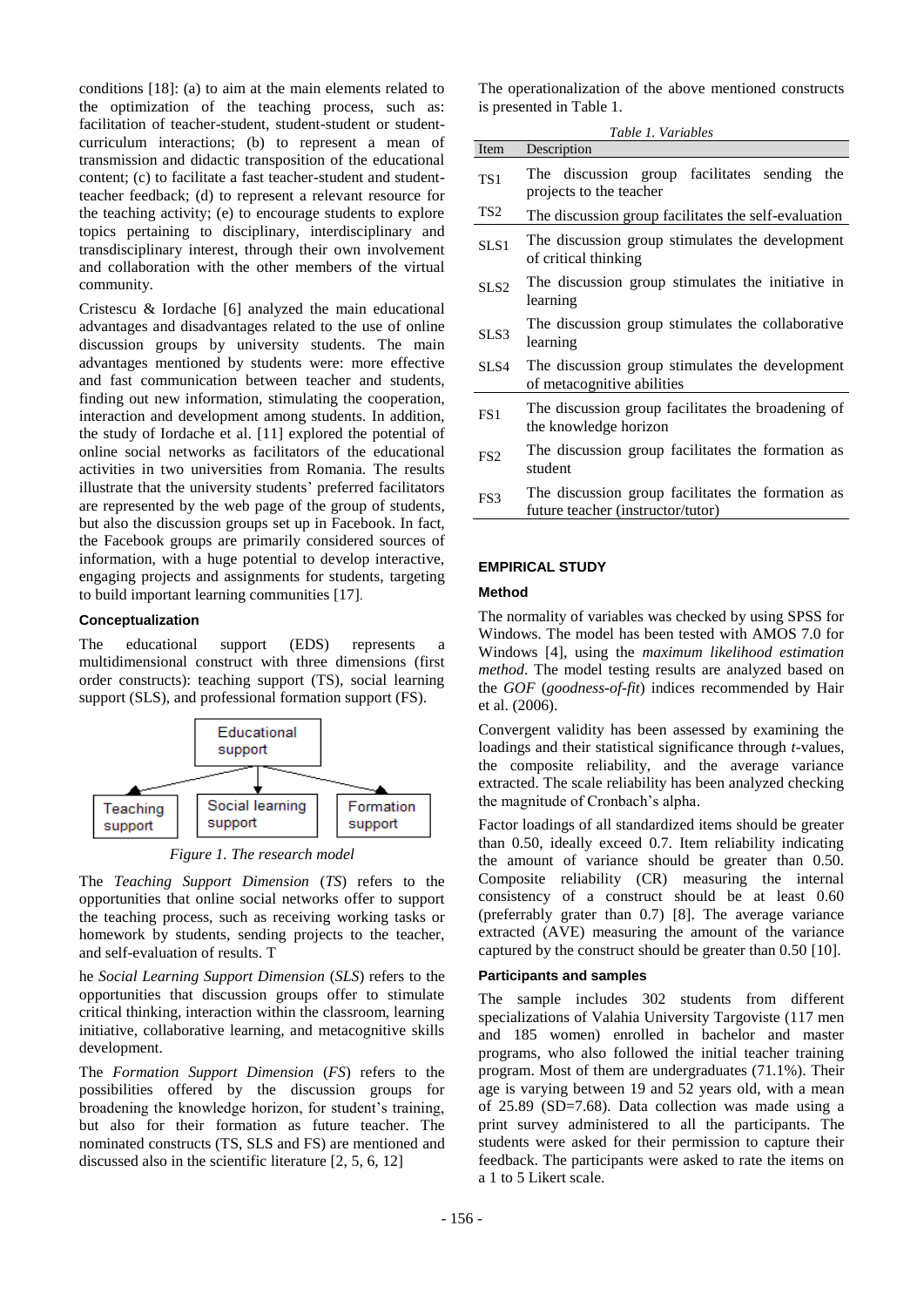#### **Measurement model**

The item and construct mean analysis showed that students appreciated most the support for social learning, with a strong emphasis on the stimulation of collaborative learning. The support for vocational training was appreciated to a lesser extent. All items have mean values above the neutral one (3.00).

The indicators standardized regression coefficients are higher than the threshold value of 0.60 (with one exception) and the *t* values - describing the significance of the relation between the indicators and the construct were greater than 1.96. The correlation between factors is very good, with correlation coefficients ranging from 0.61 to 0.73.

The descriptives, item loadings, scale reliability, and convergent validity criteria are presented in Table 2.

|  |  |  |  | Table 2. Descriptive, loadings and convergent validity $(N=302)$ |
|--|--|--|--|------------------------------------------------------------------|
|--|--|--|--|------------------------------------------------------------------|

| Item             | M    | <b>SD</b> | Alpha | CR    | AVE   |
|------------------|------|-----------|-------|-------|-------|
| TS <sub>1</sub>  | 2.42 | 1.92      | 0.909 | 0.909 | 0.769 |
| TS <sub>2</sub>  | 2.86 | 1.96      |       |       |       |
| SLS <sub>1</sub> | 3.61 | 1.21      | 0.746 | 0.751 | 0.431 |
| SLS <sub>2</sub> | 3.81 | 1.18      |       |       |       |
| SLS3             | 4.07 | 1.10      |       |       |       |
| SLS4             | 3.49 | 1.21      |       |       |       |
| FS <sub>1</sub>  | 3.90 | 1.09      | 0.799 | 0.880 | 0.591 |
| FS <sub>2</sub>  | 3.41 | 1.27      |       |       |       |
| FS3              | 3.61 | 1.21      |       |       |       |

The composite reliability of the first-order factors (CR) is acceptable, being above the threshold value of 0.70 except one value [8], with values ranging from 0.641 to 0.810. Also, the average variance extracted for each factor (AVE) is acceptable given the exploratory nature of the study, with values ranging between 0.431 and 0.591.

Thus, it can be stated that the subscales are unidimensional and fulfill convergent validity requirements. The reliability of the measurement scale was verified with Cronbach's alpha, and the values ranged from 0.636 to 0.799.

The model testing results are presented in Figure 2. The results revealed an acceptable fit of the model with the data:  $\alpha^2 = 60.735$ , df=24,  $p=0.000$ ,  $\chi^2/\text{df}=2.531$ , TLI=0.938, CFI=0.959, SRMR=0.0468, RMSEA=0.071 (0.049-0.096), pclose=0.056.

#### **Structural model**

In this study, testing the structural model was performed using a second order factor (Educational Support) and three first order factors.

The structural model is shown in Figure 3. In the case of a three-factor structural model, the model quality indices have the same values as for the model with three intercorrelated factors.



*Figure 2. Measurement model testing results (N=302)*

The standardized regression coefficients that measure the loading of first-order factors have high values above the threshold of 0.70 (with one exception) and are significant  $(p < 0.001)$ .

The composite reliability of the second-order factor is 0.862 and the value of the average variance extracted is 0.676. The scale reliability (Cronbach's alpha) for the second-order factor is good, the coefficient having the value of 0.710.



*Figure 3. Structural model testing results (N=302)*

The model explains 57% of the variance related to the teaching support, 82% of the variance in the social learning support and 64% of the variance in the formation for the future profession support.